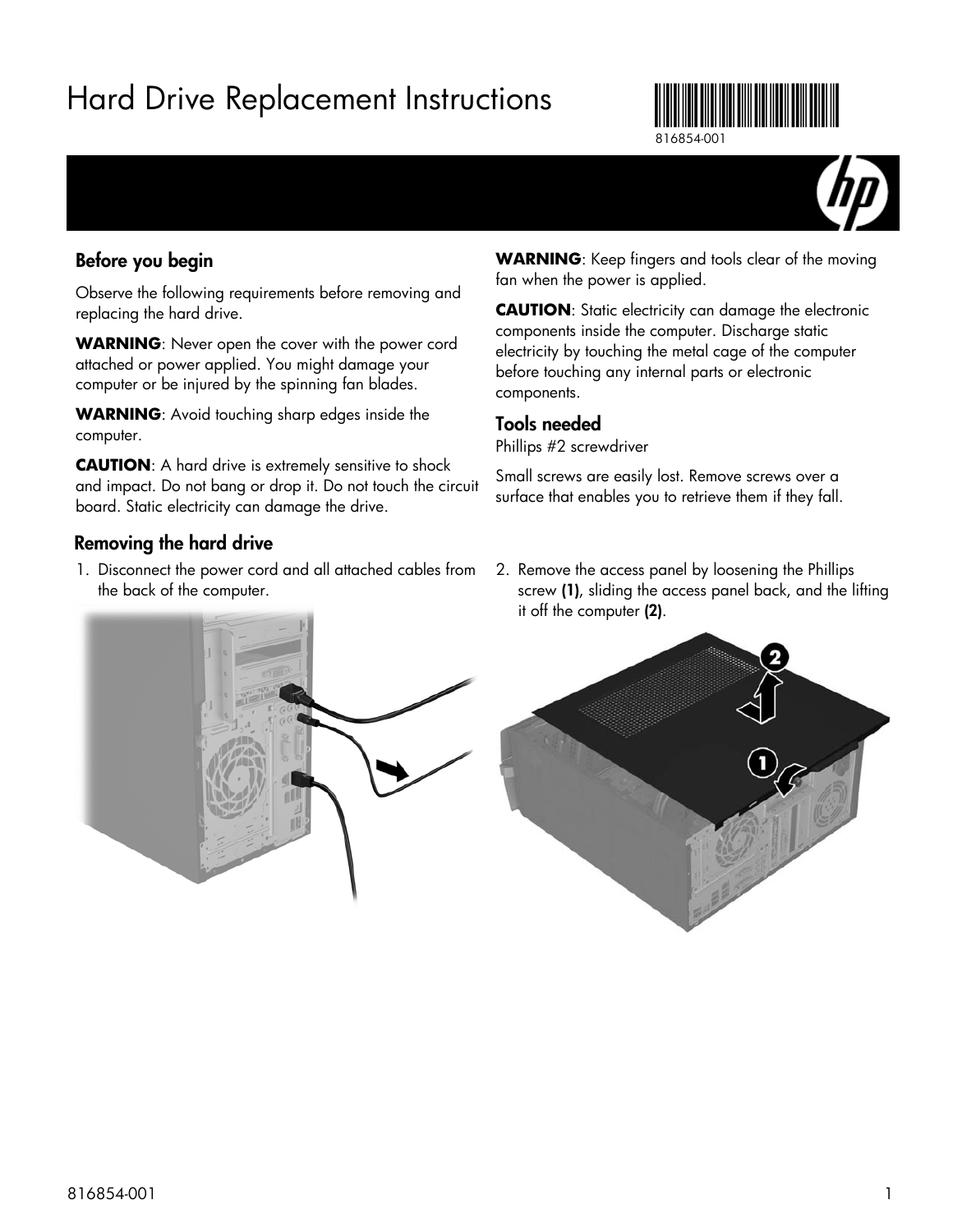- 3. Locate the hard drive:
	- 1. Optical drive
	- 2. Hard drive
	- 3. Memory modules





4. Disconnect the data and power cable from the back of the hard drive (1). Pull the drive release lever (2), and then slide the drive up to remove it from the computer (3).



5. Remove the guide screws from the old hard drive. 6. Touch the replacement hard drive bag to the metal of the computer, and then remove the replacement hard drive from the bag.

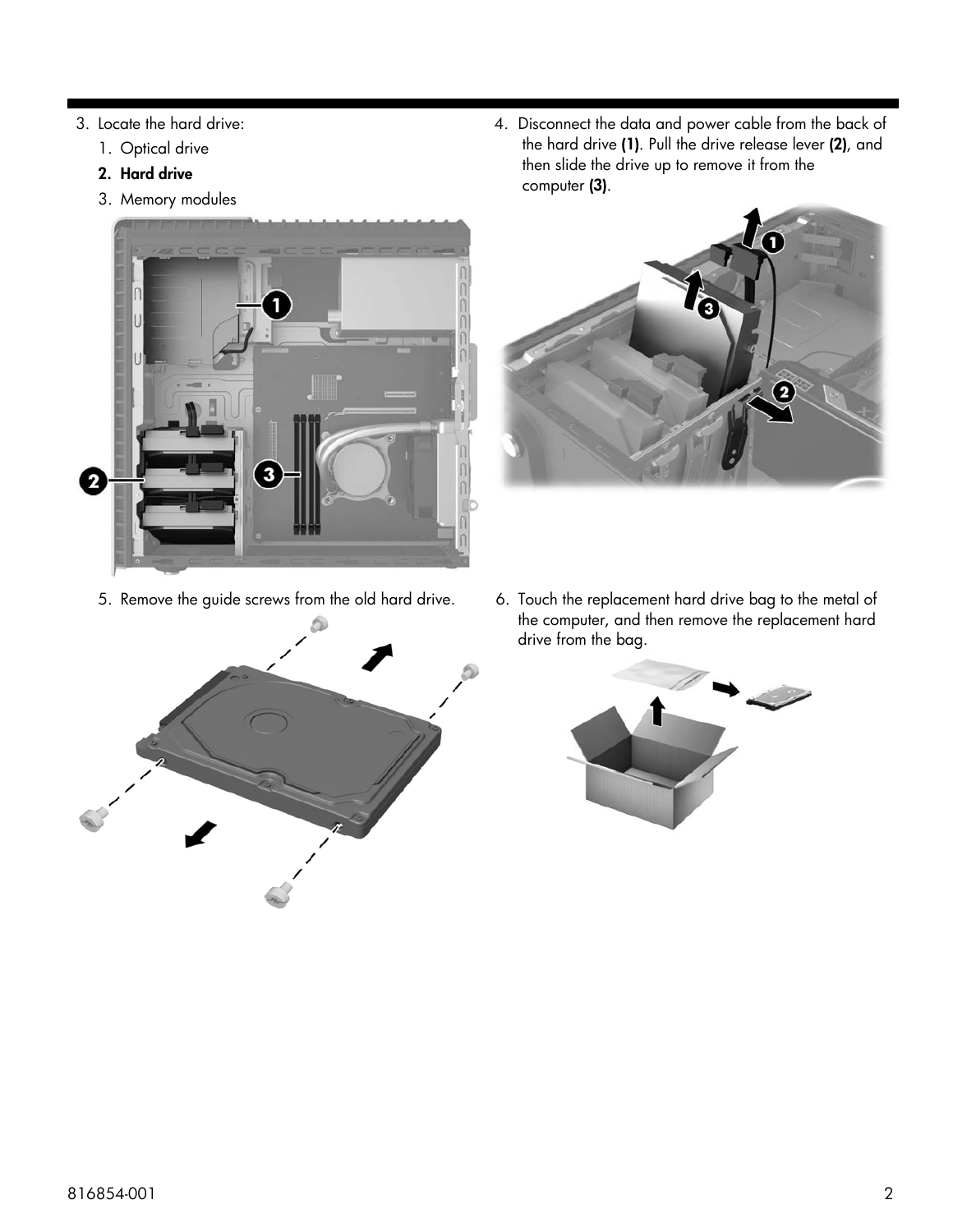# Replacing the hard drive



3. Position the access panel on the computer, and then slide it into place (1). Tighten the screw in the rear of the cover (2).

1. Install the guide screws into the new hard drive. 2. Insert the drive into the drive bay until seated (1), and then connect the power and data cables to the back of the hard drive (2).



4. Plug the power cord and any additional cables into the back of the computer.





5. Press the power button to turn on the computer.